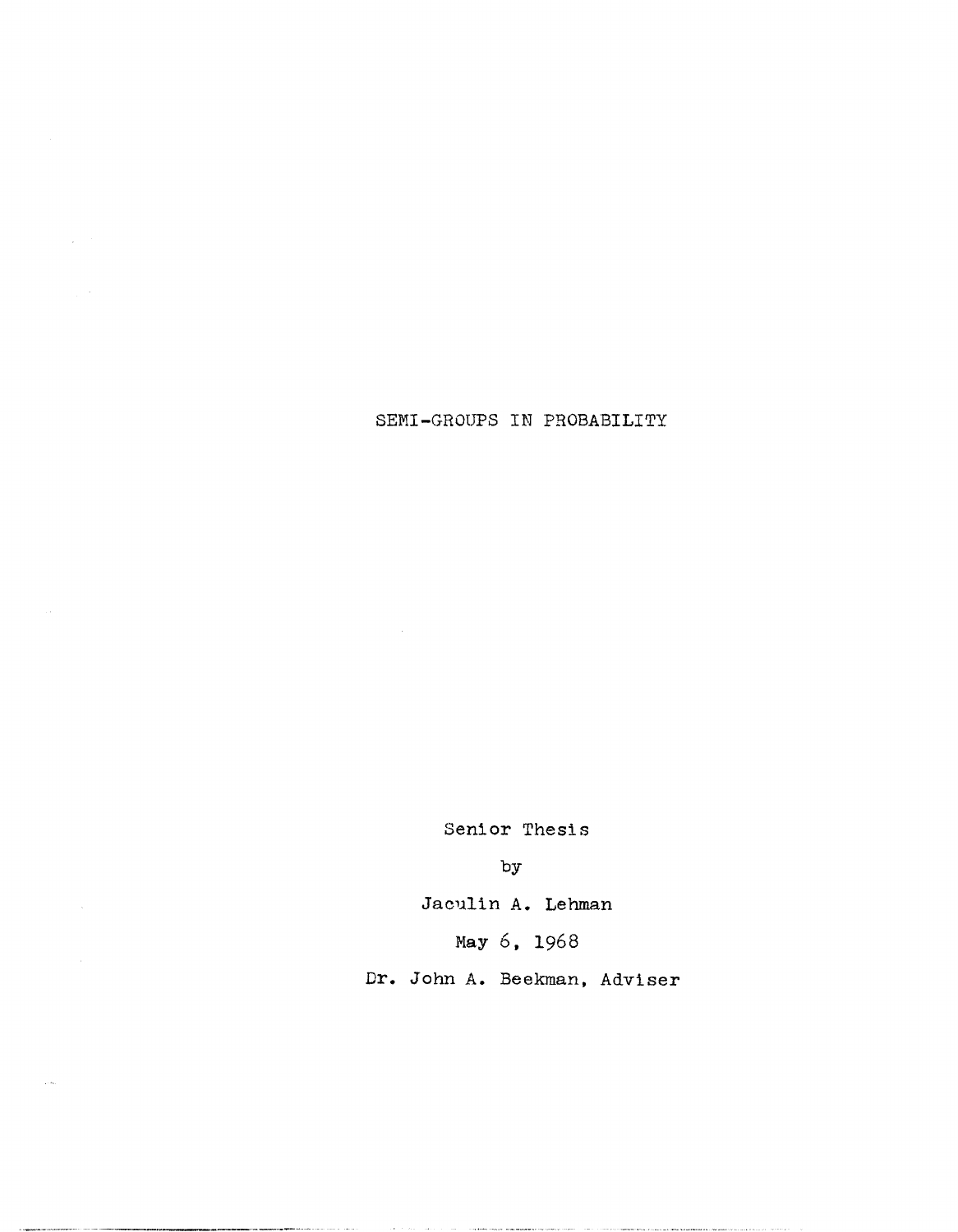.<br>hrst េប ାଣ୍ଡେ  $\sim$  $1968$  $L44$ 

Although the notion of a semi-group is more primitive than that of a group. it is of more recent origin. Mathematicians have used semi-groups extensively. but the concept was formulated and named in  $1904.$  By the late twenties the algebraic theory of semi-groups got under way but progressed slowly. There was doubt concerning the value and possible implications of such a primitive notion.

In 1929. M. H. stone indicated the usefulness of this theory in his discussions of linear transformations in Hilbert space (7). He soon developed important theorems dealing with the representation of one-parameter groups of unitary transformations in Hilbert space (8). This is the earliest encounter we have with the semi-group property of operators which will be defined later in this paper.

We will not be concerned with purely algebraic aspects of semi-group theory, except for the basic definitions which will now be set forth.

A groupoid is a collection of elements S. on which a binary operation  $\circ$  is defined such that a  $\circ$  b is uniquely defined as an element of S for every ordered pair of elements a. b of S.

A binary operation is associative if

\_\_\_\_\_\_\_ - \_\_\_\_ .. \_ . .>0...-."'.-.-... ~'.'~ .. ~~.\_.~\_,~

 $(a \circ b)\circ c = a o(b \circ c)$ .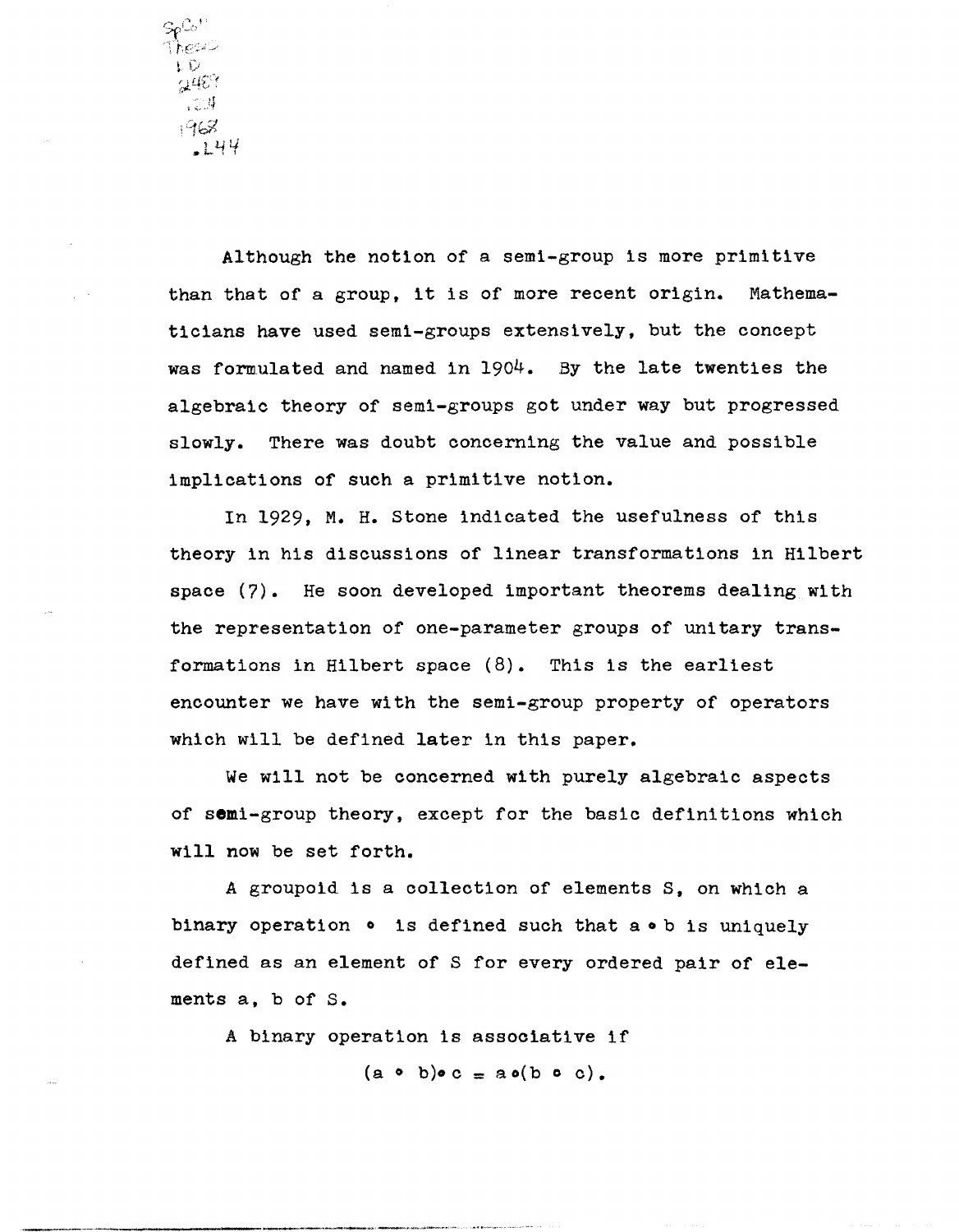A semi-group is an associative groupoid.

It is possible to think of the operation as a mapping of the product set S X S into S by a function  $F(a,b)$  which has a value in S if a and b are elements of S. Then the associative property is expressed by the functional equation

$$
F(a,F(b,c)) = F(F(a,b),c).
$$
 (4)

Obviously, every group is a semi-group since the postulates stated above are those of a group except that a unit element and inverses are not assumed. Some semi-groups may contain a unit element, and some elements of such semigroups may have inverses.

An elementary example of a semi-group is the set of positive integers under addition. Addition is well-defined. closed, and associative. The elements of this set also commute under addition; that is  $a + b = b + a$ . Such a semi-group is said to be abelian. This semi-group fails to be a group since it does not contain a unit element, and none of the elements have inverses.

We have not specified the structure of S. By doing so we arrive at interesting mathematical theories in a variety of areas which have shown the importance of this relatively simple notion.

For example S may be a subset of a ring or of a topological space. or of an algebra of operators. Then. according to the structure of S, we have algebraic, or topological or transformation semi-groups.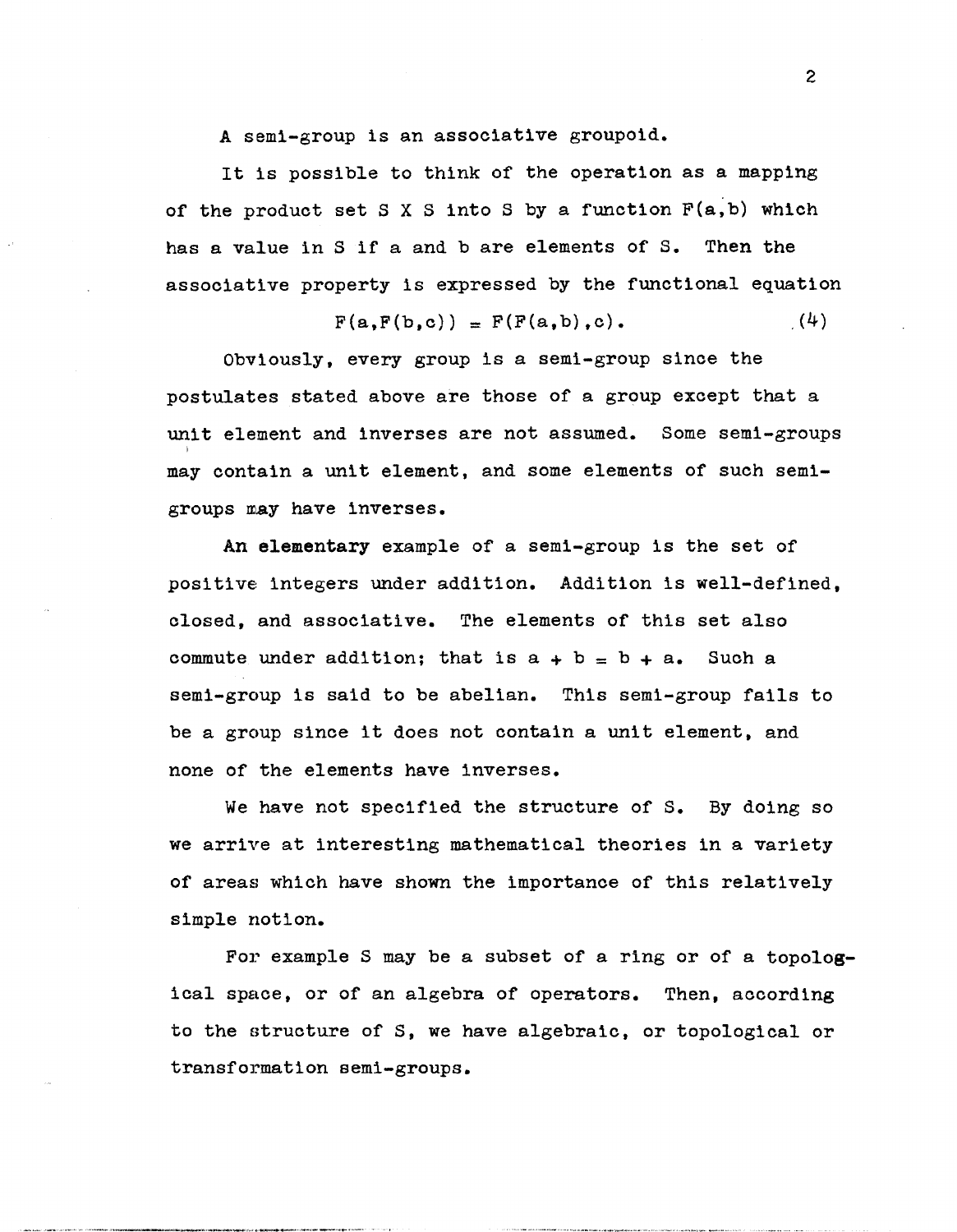From the algebraic structure follow the usual notions of homomorphisms, isomorphisms, and automorphisms for semigroups.

A semi-group U is a topological semi-group if U is a Hausdorff space and to every x, y in U and every neighborhood  $N(x \circ y)$  of  $x \circ y$ , there are neighborhoods  $N(x)$  of x and  $N(y)$ of y such that  $x \circ N(y)$   $\subset N(x \circ y)$  and  $N(x) \circ y$   $\subset N(x \circ y)$ . (3,p. 257) This states that U is a semi-group under an operation  $\bullet$  such that  $x \cdot y$  is a continuous function of  $x$  and  $y$  in the topology of the space.

This paper will be primarily concerned with transformation semi-groups in the theory of probability. A few preliminary definitions will illustrate how these arise.

A linear system  $x$  is a Banach space if

- 1) with every element x, there is associated a real number  $||x||$ , called the norm of x with the properties  $\mathbb{N}_1$   $\|\mathbf{x}\| \ge 0$  and  $\|\mathbf{x}\| = 0$  if and only if x is the zero element.
	- $N_2$   $\|ax\| = \|a\| \|x\|$
	- $N_3$   $\|x + y\| \leq \|x\| + \|y\|$
- 2)  $d(x,y) = ||x y||$

3)  $\chi$  is complete in the resulting topology. (3, p.16)

Let  $\mathfrak X$  be a Banach space. A bounded linear transformation of  $\mathfrak X$  into itself is a mapping  $x \longrightarrow T(x)$  which assigns to each element x of  $\mathfrak X$  a definite element  $y = T(x)$  of  $\mathfrak X$ which satisfies the following conditions: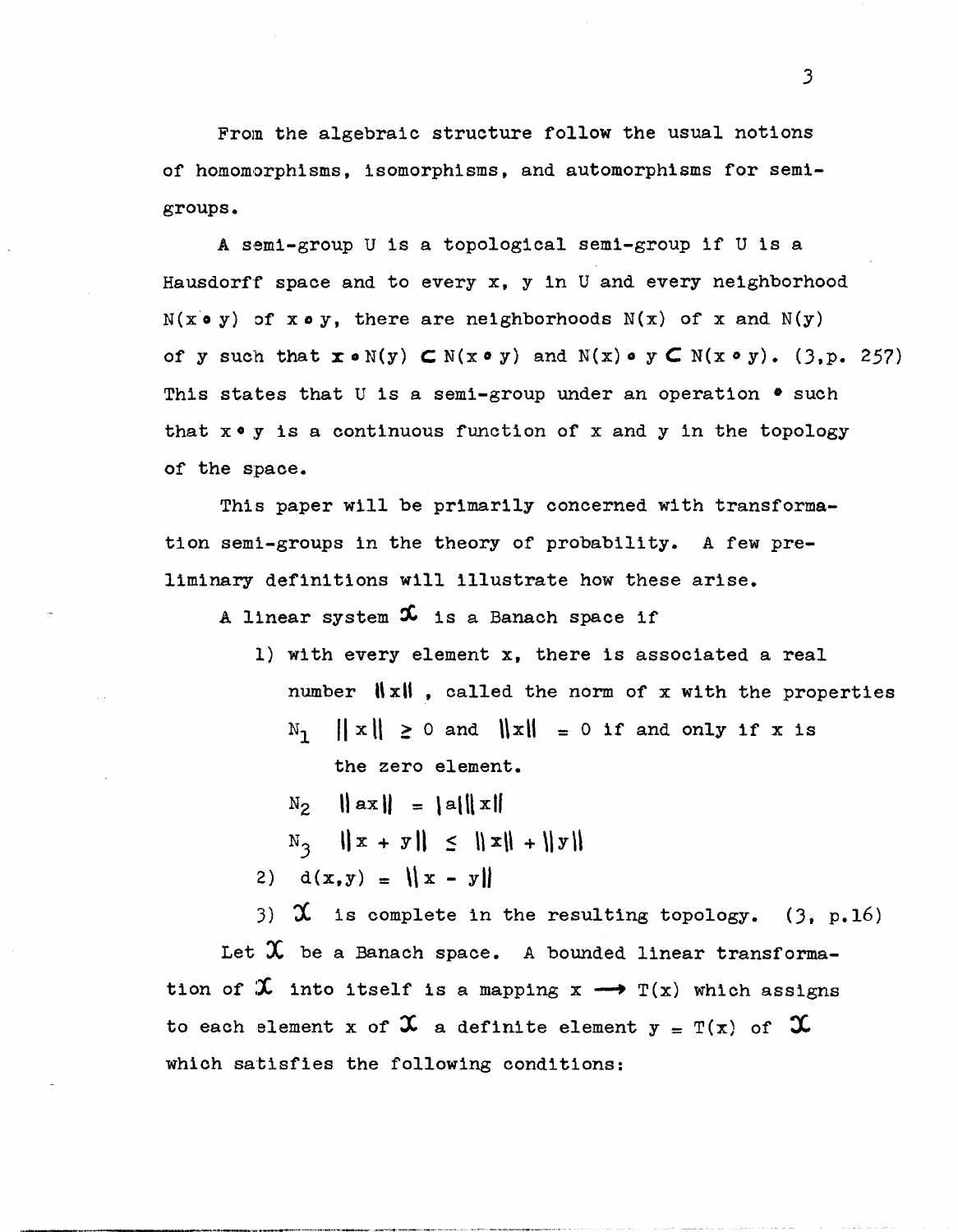1)  $T(ax_1 + bx_2) = aT(x_1) + bT(x_2)$ 

2)  $\|\Gamma(x) \| \leq M \|x\|$  for all  $x$  in  $\mathcal X$ .

B is a Banach algebra if B is an algebra as well as a space and if, in addition,  $\|xy\| \leq \|x\|\|y\|$ . It can be shown that the set of all linear transformations on a Banach space into itself forms a Banach algebra  $B(\mathcal{X})$  which has the identity transformation as a unit element.  $(3)$ 

Here the product is operator composition.

$$
(T_1 \cdot T_2) x = T_1 T_2(x) = T_1 [T_2(x)]
$$
.

If the elements of a semi-group S are of the form  $T = T(a)$  where  $T(a)$  is in  $B({\mathcal{X}})$  for each a, and if a belongs to an index set A which itself is a semi-group, then  $B(\mathcal{X})$ is a parametrized semi-group. The relation between the composition In A and composition in S is

$$
T(a \cdot b) = T(a)T(b).
$$
 (4)

From group theory we discover that operator composition is associative. Consider any x in  $\mathcal X$ . Then  $(T_1 \cdot T_2) \cdot T_3(x) = (T_1 \cdot T_2)T_3(x) = T_1T_2(T_3(x)) = T_1 \left[T_2(T_3(x))\right].$  $\mathbf{T_1} \bullet (\mathbf{T_2} \bullet \mathbf{T_3}) \, (\,x) \,\, = \,\, \mathbf{T_1} \bullet \, (\, \mathbf{T_2} \mathbf{T_3} \, (\,x) \,)\,\, = \,\, \mathbf{T_1} \bullet \, \big[ \mathbf{T_2} \, (\, \mathbf{T_3} \, (\,x \,)\, ) \big] = \,\, \mathbf{T_1} \mathbf{T_2} \, (\, \mathbf{T_3} \, (\,x \,)\, )$ =  $T_1 \left[ T_2(T_3(x)) \right]$ .

Hence  $(T_1 \cdot T_2) \cdot T_3 = T_1 \cdot (T_2 \cdot T_3)$  since x was any element of  $\mathcal X$ .

Therefore, to show that the set of transformations we define 1s a semi-group, we need only to show

$$
T(a \bullet b) = T(a)T(b).
$$

From now on, this well be referred to as the semi-group property.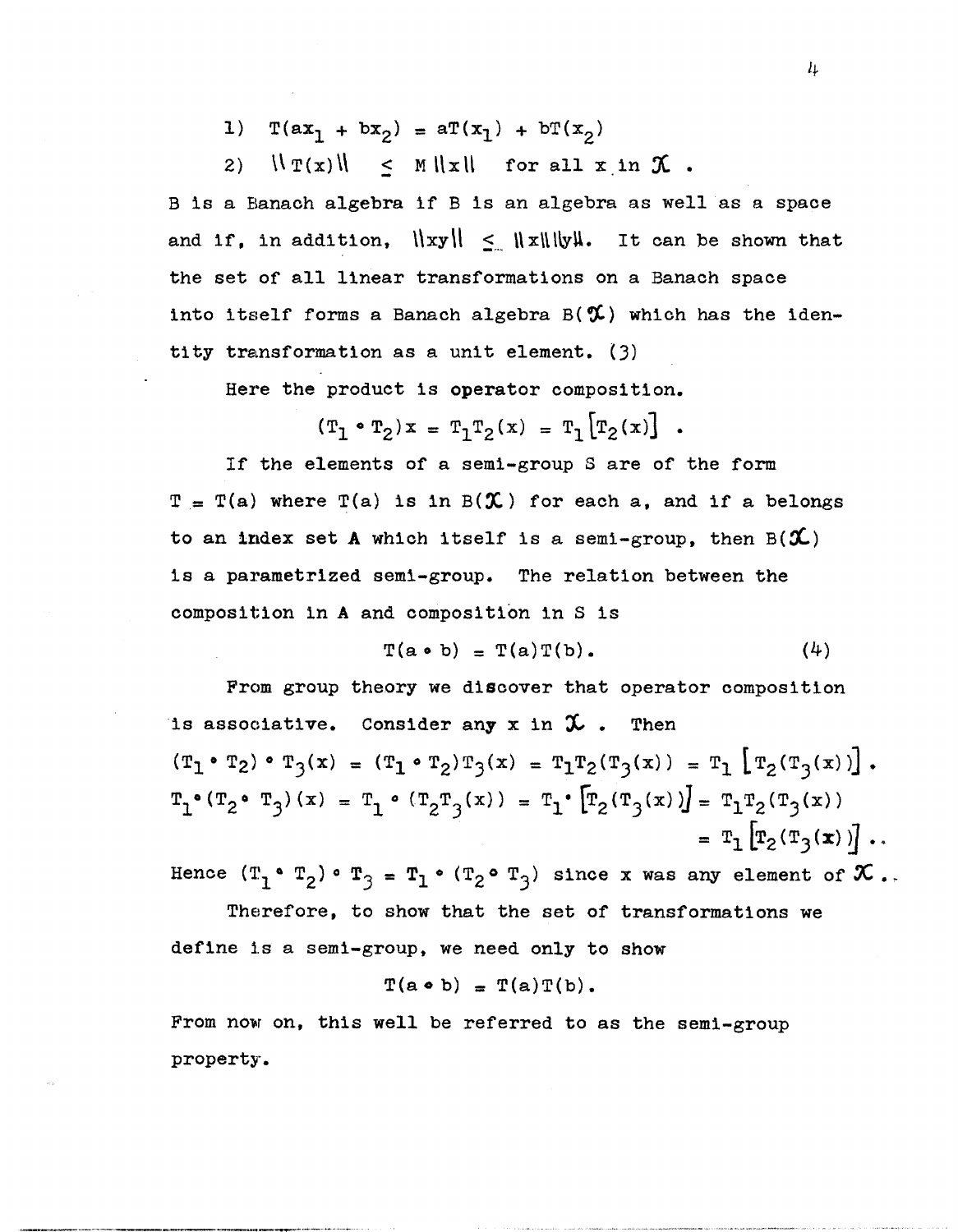We will be concerned with one-parameter transformation semi-groups. For our purposes we will take  $A = E^+$ , the set of positive numbers, and  $\circ$  is  $+$  so that the elements satisfy the law

 $T(a + b) = T(a)T(b)$ ,  $a > 0$ ,  $b > 0$ .

One-parameter transformation semi-groups arise in many problems of analysis. We will give some examples. Example 1. Translations are the simplest of one-parameter transformation semi-groups. Consider  $\mathcal X$  to be the set of differentiable functions on  $[0, \infty]$  and define

 $T(a)[f](u) = f(u + a)$ ,  $a > 0$ .

To verify the semi-group property we must show

$$
T(a + b) [f](u) = T(a)T(b) [f](u).
$$
  
\n
$$
T(a + b) [f](u) = f(u + a + b) = f(u + b + a)
$$
  
\n
$$
= T(a) [f](u + b) = T(a)T(b) [f](u).
$$

Example 2. Fractional integration provides us with another example. Let  $\mathfrak X$  be the set of continuous functions on [0,1] and let  $\qquad \qquad \text{or}$ 

$$
T(a) [f](u) = \frac{1}{\Gamma(a)} \int_{0}^{u} (u - t)^{a-1} f(t) dt \qquad a > 0.
$$

The semi-group property has long been known. For complex values of a with  $Re(a) > 0$ , this is the Riemann-Liouville integral. The semi-group property also holds in this case  $(4, p.61)$ .

Example 3. The integral  

$$
T(y) \left[ f \right](x) = \frac{y}{\pi} \int_{-\infty}^{\infty} \frac{f(u+x)}{u^2 + y^2} du
$$

gives the value at the point  $x + iy$ ,  $y > 0$  of a function

-------~--.----.-...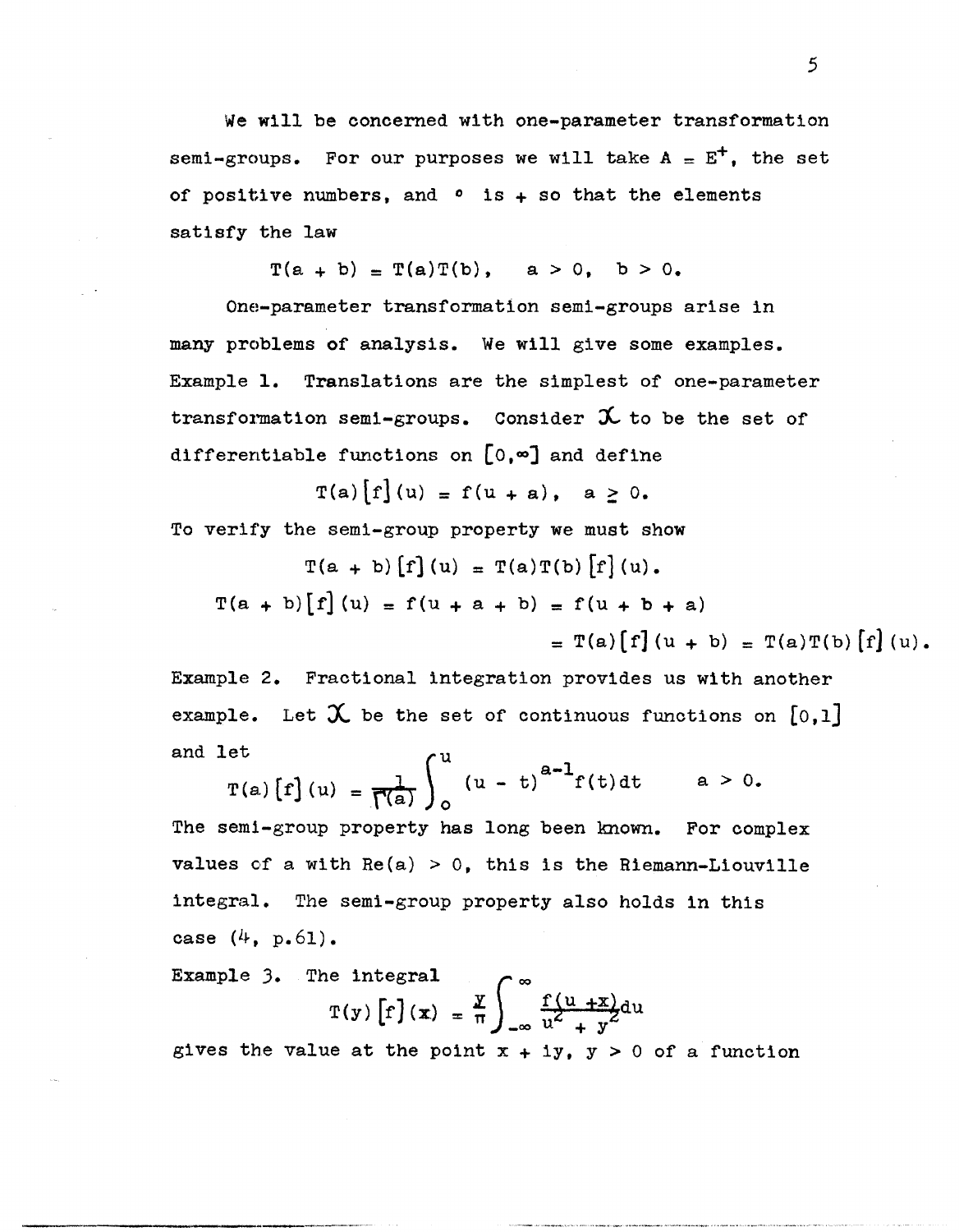harmonic in the upper half-plane whose boundary values on the real axis are  $f(x)$ . It is evident that the semi-group property holds.  $\sim$   $\infty$ 

$$
T(y + w) [f](x) = \frac{y + w}{\pi} \int_{-\infty}^{\infty} \frac{f(u + x)}{u^2 + (y^2 + w^2)} du
$$
  
=  $T(y) \left[ \frac{w}{\pi} \int_{-\infty}^{\infty} \frac{f(u + x)}{u^2 + w} du \right] = T(y) T(w) [f](x).$ 

Example 4. An elementary instance of application in the area of diffusion equations is given by heat conduction in an infinite rod. The temperature  $T(x,t;f)$  at a place x, after the time t, and initial temperature  $f(x)$  satisfies

$$
\frac{1}{2}\frac{\partial^2 \mathbf{T}}{\partial \mathbf{x}^2} = \frac{\partial \mathbf{T}}{\partial \mathbf{t}}
$$

and is given by

$$
2 \frac{1}{2}x^{2} = 60
$$
  
or  

$$
T(t) \left[ f \right](x) = \sqrt{2\pi t} \int_{-\infty}^{\infty} e^{-\frac{u^{2}}{2}t} f(x + u) du
$$

 $\ddot{\phantom{a}}$ 

To show that the semi-group property is satisfied, we will use the Chapman-Kolmogorov equation, but will delay the proof of' this equation until later in this paper.

$$
T(s + t)[f](x) = \frac{1}{\sqrt{2\pi(s+t)}} \int_{-\infty}^{\infty} e^{-u^2} \frac{-u^2}{2(s+t)} f(x+u) du
$$
  
By the Chapman-Kolmogorov equation, this is equal to  

$$
\int_{-\infty}^{\infty} \int_{-\infty}^{\infty} \frac{e^{-u^2}}{2t} \frac{e^{-\frac{(u-w)}{2s}}}{\sqrt{2\pi s}} f(x+u) dw du
$$

$$
= \int_{-\infty}^{\infty} \int_{-\infty}^{\infty} \frac{e^{-\frac{u^2}{2s}}}{\sqrt{2\pi t}} \frac{e^{-\frac{(u-w)}{2s}}}{\sqrt{2\pi s}} f(x+u) dw du
$$

Now let  $\alpha = w$ ,  $\beta = u - w$ . Then the Jacobian equals 1, and the integral becomes

$$
\int_{-\infty}^{\infty} \int_{-\infty}^{\infty} \frac{e^{\frac{-\alpha^2}{2t}}}{\sqrt{2\pi t}} \frac{e^{\frac{-\beta^2}{2s}}}{\sqrt{2\pi s}} f(x + \alpha + \beta) da d\beta
$$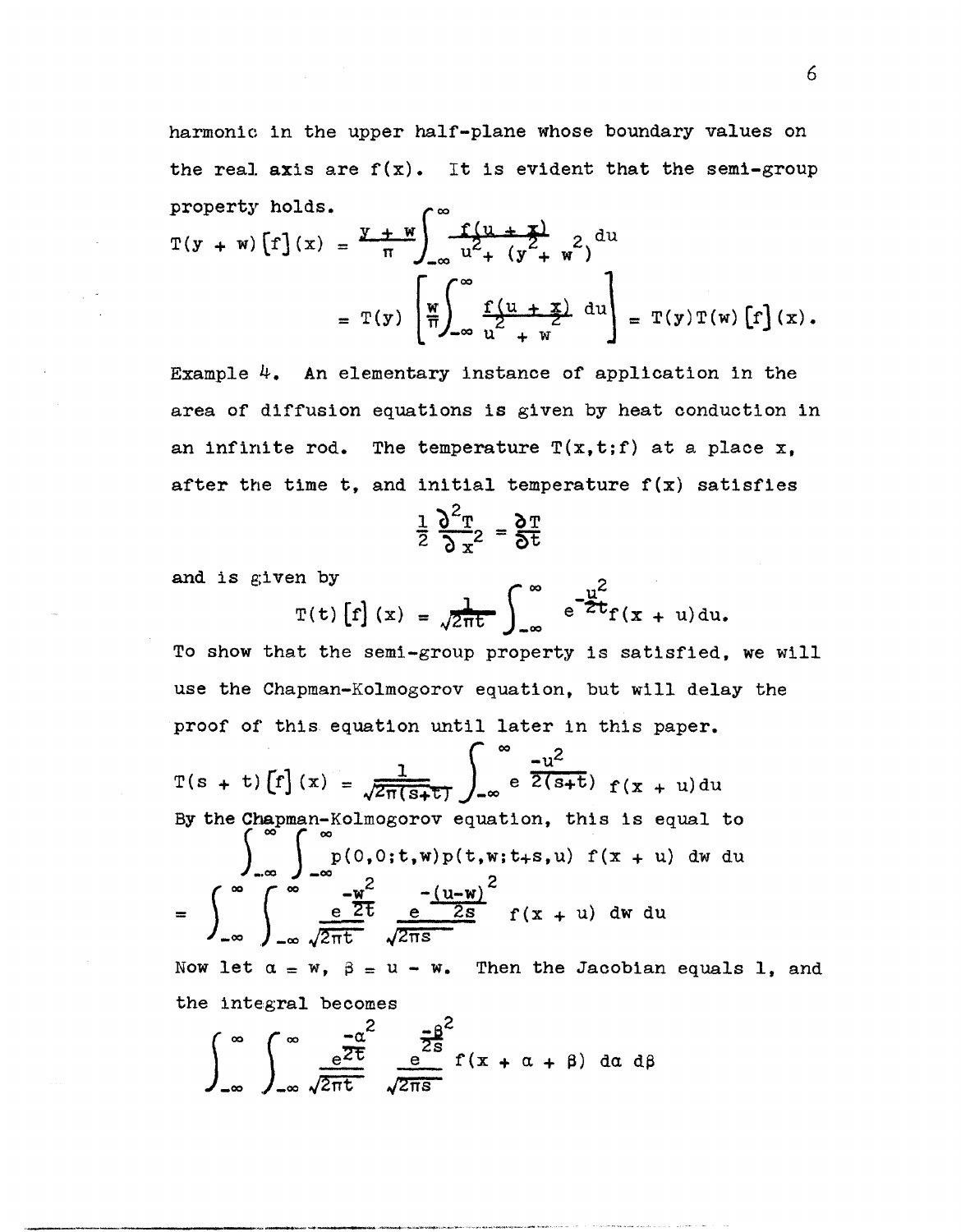$$
= \int_{-\infty}^{\infty} \frac{-\beta^2}{\sqrt{2\pi s}} \, \mathrm{T}(t) \, [f](x + \beta) \, d\beta = \mathrm{T}(s) \mathrm{T}(t) \, [f](x).
$$

Before we look into our most important examples, those in probability theory, we will discuss some of the theory of one-parameter transformation semi-groups.

One important element of this theory is that of the infinitesimal generator of a semi-group. To discuss this. many preliminary definitions and remarks must be put forth.

The algebraic definition of generator states that a subset  $K$  of  $S$  is a generator of the set  $S$  if for all  $S$  in  $S$ . s is in K or s is a product of elements in K.

An operator function  $V(\xi)$  on a subset G of the real number system to  $U(\mathcal{X})$  is continuous in the strong operator topology at  $\zeta = \zeta$  if  $\lim_{\xi \to \xi_*} || [v(\xi) - v(\xi)] (x)|| = 0$  for each x in  $\mathcal{X}$ . (3, p.59) For our purposes, G will be the set  $[0,T]$  of parametric values.

Let  $\mathcal X$  be the space of continuous functions on  $[a, b]$ . For x in  $\mathcal{X}$  let  $\|x\| = \max_{a \leq t \leq b} |x(t)|$ . It can be verified that this is a norm.  $\mathcal{X}$  is a linear system under ordinary addition of ordinates.  $\mathcal{X}$  is a complete metric space in the resulting topology (5).

To make use of these concepts, let us consider the following example. Let a transformation  $T_S$  of x be defined thus

$$
T_{S}(\mathbf{x}) = \int_{0}^{S} x(u) du, \text{ for } x \text{ in } \mathcal{X}.
$$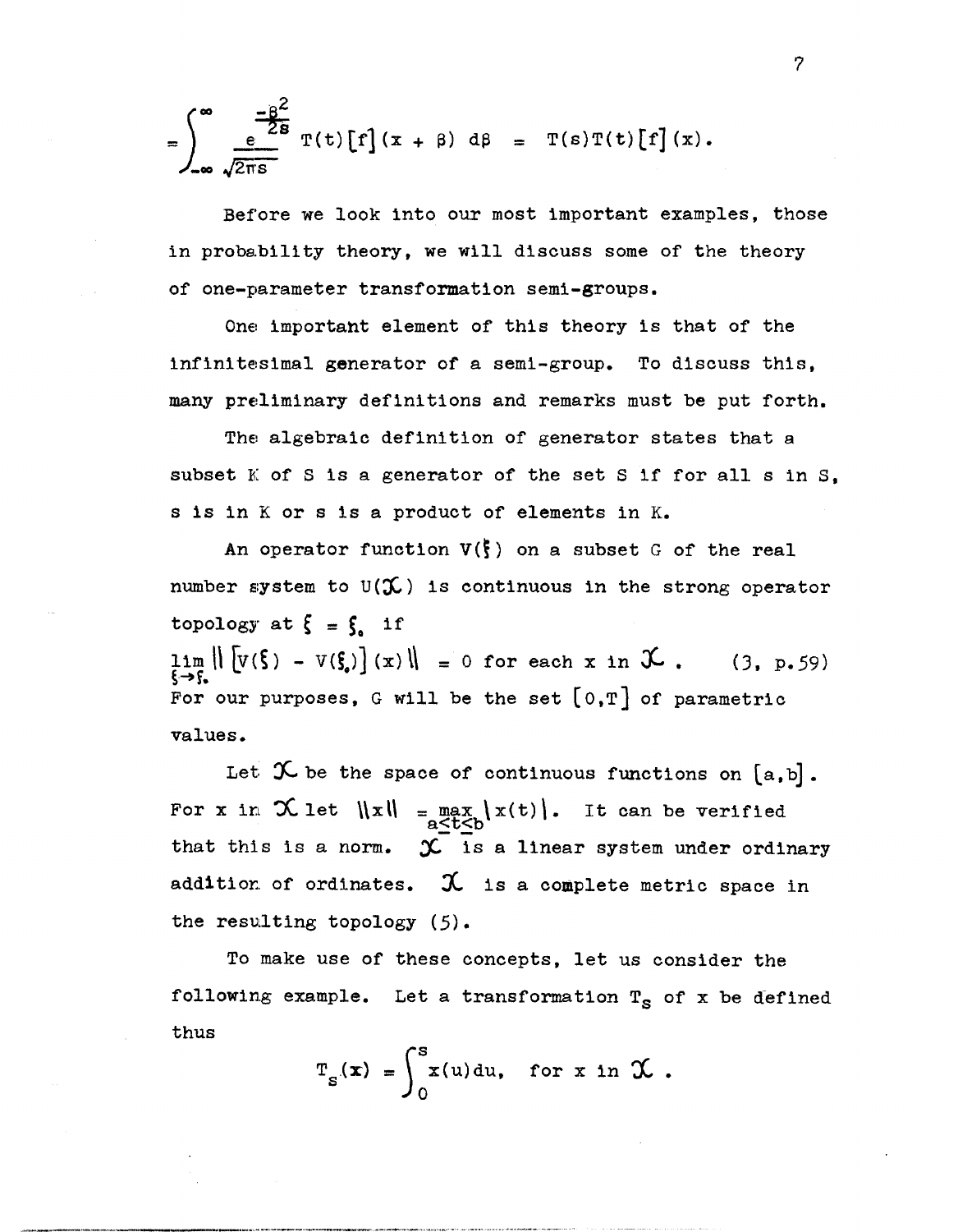Since

$$
T_{S}(\mathbf{a}x + \mathbf{b}y) = \int_{0}^{S} \mathbf{a}x(u) \, du + \int_{0}^{S} \mathbf{b}y(u) \, du,
$$

 $T_S$  is a linear transformation. We will now compute the norm of  $T_s$ .

$$
\|\mathbf{T}_{s}\| = \max\left[\|\mathbf{T}_{s}(x)\| : \|\mathbf{x}\| \leq 1\right]
$$

$$
= \max\left[\|\int_{0}^{s} x(u) du\| : \|\mathbf{x}\| \leq 1\right]
$$

$$
= \max\left[s \|\mathbf{x}\| : \|\mathbf{x}\| \leq 1\right] = s.
$$
Since  $\|\mathbf{T}_{s}(x)\| = s \|\mathbf{x}\| = \|\mathbf{T}_{s}\| \|\mathbf{x}\|$ , for all  $x \in \mathcal{Y}$ , this is a bounded linear transformation.

We will now show that the operator  $r_s$  is continuous in the strong operator topology at any s in  $[0, T]$ . Let  $s_n$  be in [0.T]. Let x be in  $\chi$ 

$$
\lim_{s \to s_0} ||[T_s - T_s] (x)|| = \lim_{s \to s_0} || \int_0^s x(u) du - \int_0^s x(u) du ||
$$
  
\n
$$
= \lim_{s \to s_0} || \int_s^{s_0} x(u) du ||
$$
  
\n
$$
\leq \lim_{s \to s_0} |s - s_0| M, \text{ where } M = \max_{a \leq t \leq b} |x(t)|
$$
  
\n
$$
= 0.
$$

We can look once more at example 1 of one-parameter transformations,  $T(a) [f](u) = f(u + a)$ . We verified above that it was linear. We will now investigate boundedness.

$$
\|\mathbf{T}(a)\| = \max\left[\left\|\mathbf{T}(a)[f]\right\|; \|f\| \le 1\right]
$$

$$
= \max\left[\left\|\mathbf{f}' + a\right\|; \|f\| \le 1\right]
$$

$$
= 1
$$
Since  $\|\mathbf{T}(a)[f]\| = \|\mathbf{f}\| = \|f\| = \|T(a)\| \|f\|$ , for all x in  $\mathcal{K}$ , this is a bounded linear transformation.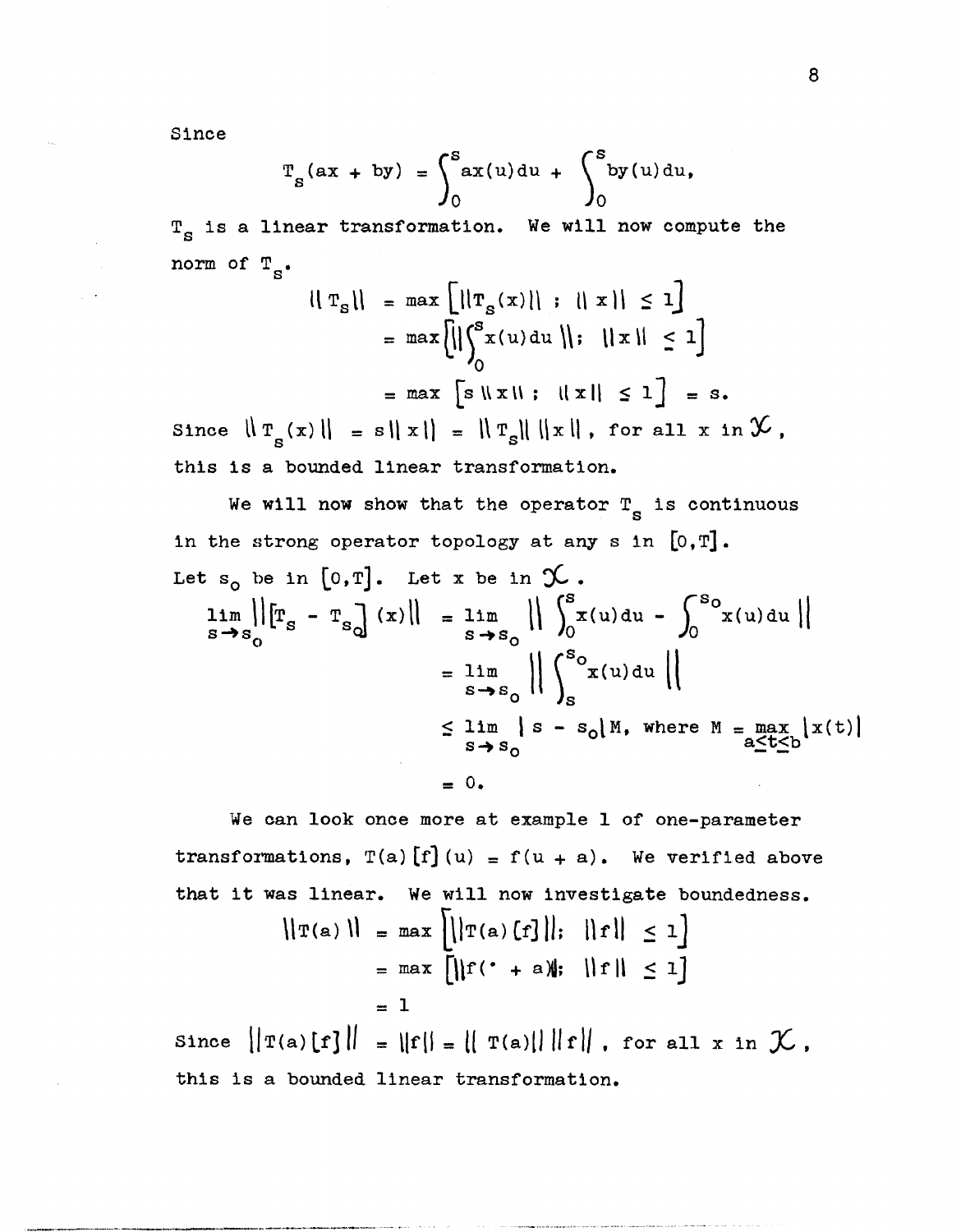To show the translation transformation is strongly continuous, consider  $\lim_{\xi \to \zeta} \|\ [T(\xi) - T(\zeta_s)] [f](x) \| = \lim_{\xi \to \zeta_s} \| f(x + \xi) - f(x + \zeta_s) \|$  $= 0$ 

provided. we are in the space of continuous functions.

Consider a one-parameter semi-group  $G = [T(s); s > 0]$ of linear bounded transformations on a complex Banach space  $\mathcal{L}$  into itself with the property that  $T[s + t](x) = T(s) [T(t)x]$  for all  $s > 0$ ,  $t > 0$ , and all x in  $\mathcal{K}$ . We assume that  $T(s)$  is strongly continuous for  $s > 0$ .

We define  $A_h = \frac{1}{h} \left[ T(h) - I \right]$ ,  $h > 0$ 

 $\ddot{\mathcal{L}}$ 

and  $A_0(x) = \lim_{h \to 0} A_h(x)$  whenever the limit  $h\rightarrow 0^+$ exists (3, p.302). The set of elements for which  $\lim_{h\to 0^+} A_h(x)$ exists is the domain of  $A_0$ , denoted by  $D(A_0)$ .  $D(A_0)$  is a linear subspace of  $\operatorname{\mathfrak{X}}$ .  $A_0$  is called the infinitesimal generator of G.

In order to state the important theorem dealing with generators, the following terminology from topology will be needed.

A subset E of a topological space U is nowhere dense if and only if every nonempty open set in U contains a nonempty open set which is disjoint from E. A result of this definition is that if E is nowhere dense in U, then U - E is dense in U.

A set A is of the second category in M if it is not the sum of a sequence of sets nowhere dense in M. This brings us to our theorem.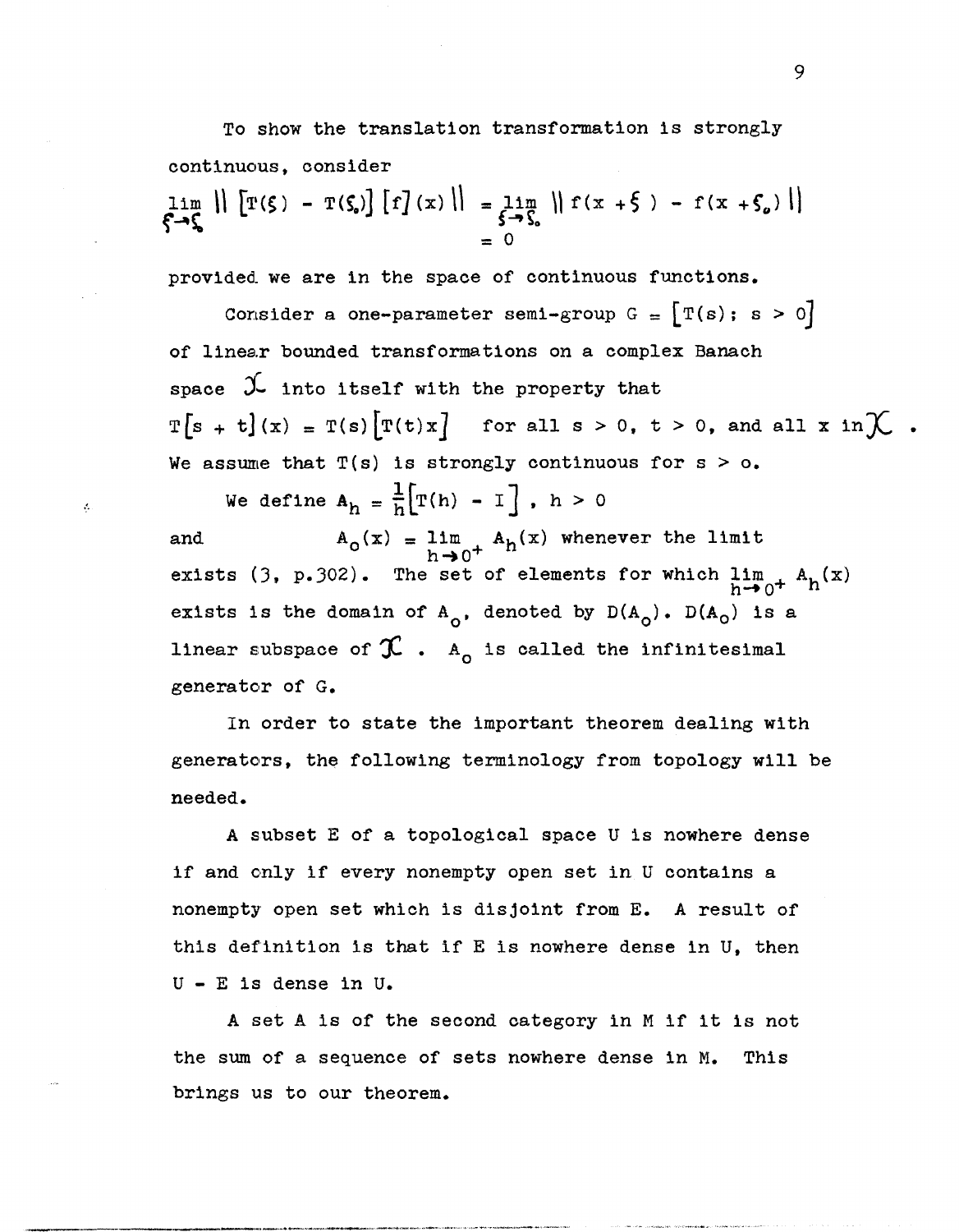If  $D(A_{\alpha})$  is of the second category in  $\mathfrak{X}$ , then  $\lim_{h\to 0^+} \|\mathbf{T}(h) - \mathbf{I}\| = 0$ ,  $A_0$  is a bounded linear operator, and  $T(s) = exp(sA_0)$  (3, p.308).

Making the translation example slightly more interesting, we examine it in light of this theorem. Consider

$$
T(\beta t)[u](x) = u(x - \beta t), \quad \beta, t \ge 0
$$

$$
= D(t)u(x)
$$

Then 
$$
\frac{D(h) - 1}{h} u(x) = \frac{u(x - \beta h) - u(x)}{h}
$$

$$
= \beta \frac{u(x - \beta h) - u(x)}{\beta h}
$$

and

$$
\lim_{h \to 0^+} \frac{\beta u(x - \beta h) - \beta u(x)}{\beta h} = -\beta \frac{du(x)}{dx}.
$$

Hence  $D(t) = exp(-\beta t \frac{d}{dx})$  (2, p.286).

We have shown that  $A_0$  is defined for all differentiable functions. Thus the preceding theorem legalizes the exponential formula since  $D(A_0) = \mathcal{X}$ .

Dunford and Schwartz  $(1, p.614)$  approach this theorem in the following way.

A family  $\left\{T(t); t \ge 0\right\}$  of unbounded linear operators in  $\chi$  will be called a strongly continuous semi-group if

1)  $T( s + t ) = T(s)T(t)$  t,  $s \ge 0$ 

2)  $T(0) = I$ 

3) For each x in  $\mathcal X$ ,  $T(t)x$  is continuous in t on  $[0,\infty]$ . If, in addition, the map  $t \rightarrow T(t)$  is continuous in the uniform operator topology, the family  $\{T(t); t \geq 0\}$  is called a uniformly continuous semi-group in *B(X).*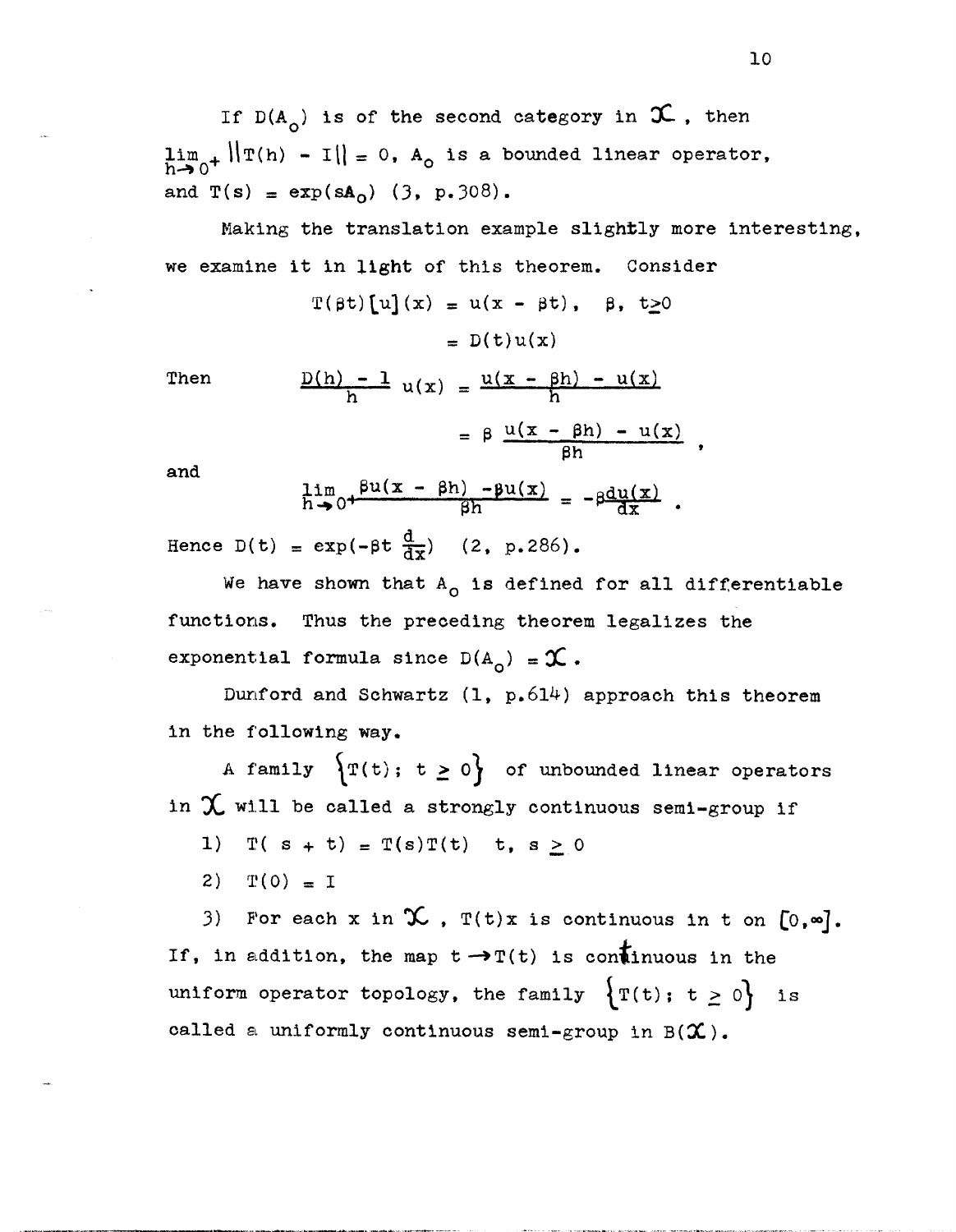They then state the theorem as follows. Let  $\{T(t)\}$ be a uniformly continuous semi-group. Then there exists a bounded operator A such that  $T(t) = exp(tA)$  for  $t \ge 0$ . The operator A is given by the formula

$$
A = \lim_{h \to 0^+} \frac{T(h) - I}{h}.
$$

The interested reader can pursue his study of this topic in either the book by Hille and Phillips (3) or the one by Dunford and Schwartz (1).

Our discussion turns now to probability theory, and we will deal first with convolution semi-groups.

Let F and G be Lebesque measurable scalar functions defined on  $(-\infty, \infty)$ . We define function F\*G by putting

$$
(F^*G)(t) = \int_{-\infty}^{\infty} F(t - s)G(s) ds
$$

for all values of t for which the integral exists. The function  $F*G$  is called the convolution of F and G (1, p.633).

We will prove the following results.

- 1) If F and G are Lebesque measurable defined on  $(-\infty,\infty)$ , then  $F^*G = G^*F$ .
- 2) If F, G, and H belong to  $L(-\infty,\infty)$ , then  $(F^*G)^*H = F^*(G^*H)$ .

Proof of 1:

$$
(F^*G)(t) = \int_{-\infty}^{\infty} F(t-s)G(s)ds
$$
  
Let  $w = t - s$ . Then  

$$
\int_{-\infty}^{\infty} F(t-s)G(S)ds = \int_{-\infty}^{\infty} F(w)G(t-w)dw(-1)
$$

$$
= \int_{-\infty}^{\infty} G(t-w)F(w)dw = G^*F.
$$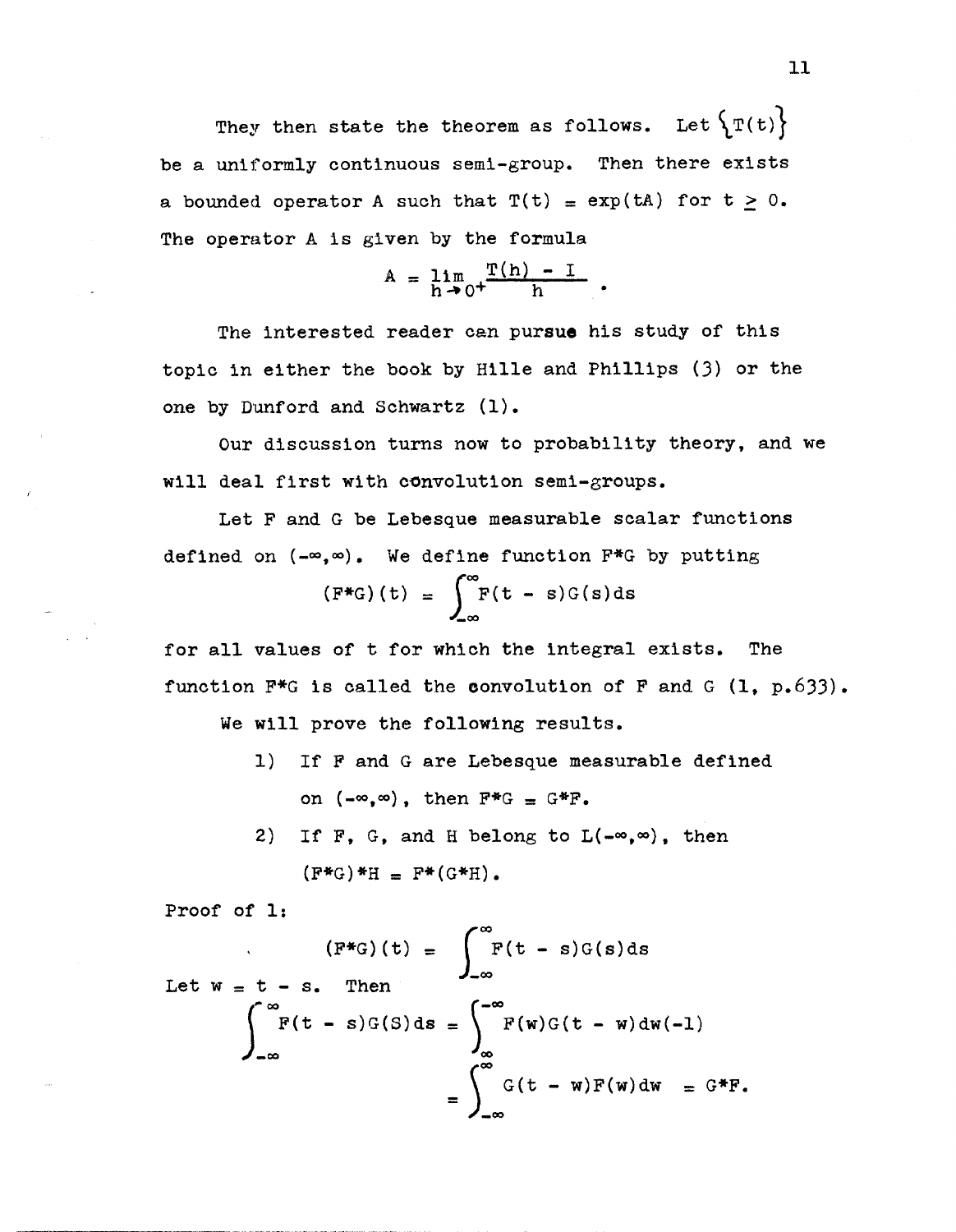Proof of 2:  
\n
$$
((F^*G)^*H)(r) = \int_{-\infty}^{\infty} \left\{ \int_{-\infty}^{\infty} F(s)G(t-s)ds \right\} H(r-t)dt
$$
  
\n
$$
= \int_{-\infty}^{\infty} \left\{ \int_{-\infty}^{\infty} G(t-s)F(s)H(r-t)dsdt \right\} F(s)ds \text{ by Fubini's Theorem}
$$
\n
$$
= \int_{-\infty}^{\infty} \left\{ \int_{-\infty}^{\infty} G(t)H(r-s-t)dt \right\} F(s)ds
$$
\n
$$
= (F^*(G^*H))(r) \text{ for almost all } r (1, p.634).
$$

Thus the set of convolutions is an abelian semi-group.

In connection with probability theory Feller (2, p.284) introduoes convolution semi-groups as follows.

For t > 0, let  $Q_t$  be a probability distribution (The normal and Poisson distrisatisfying  $Q_S*Q_t = Q_{S+t}$ . butions satisfy this with t proportlonal to the variance.) Let  $G(t)$  be the associated operator, that is

 $G(t)u(x) = \int_{0}^{\infty} u(x - y)Q_t dy.$ 

Then the semi-group property is  $G(s + t) = G(s)G(t)$ . A convolution semi-group  $\left\{ G(t), t > 0 \right\}$  is a family of operators associated with the probability distribution and satisfying this semi-group property.

The convolution semi-group is said to be continuous if  $\lim_{t\to 0} G(t) = I$ , where I is the identity operator.

As before the generator of a convolution semi-group is A if  $\lim_{h\to 0} \frac{G(h) - I}{h} = A$ .

A semi-group with a generator is continuous. However, the interesting point is that all continuous convolution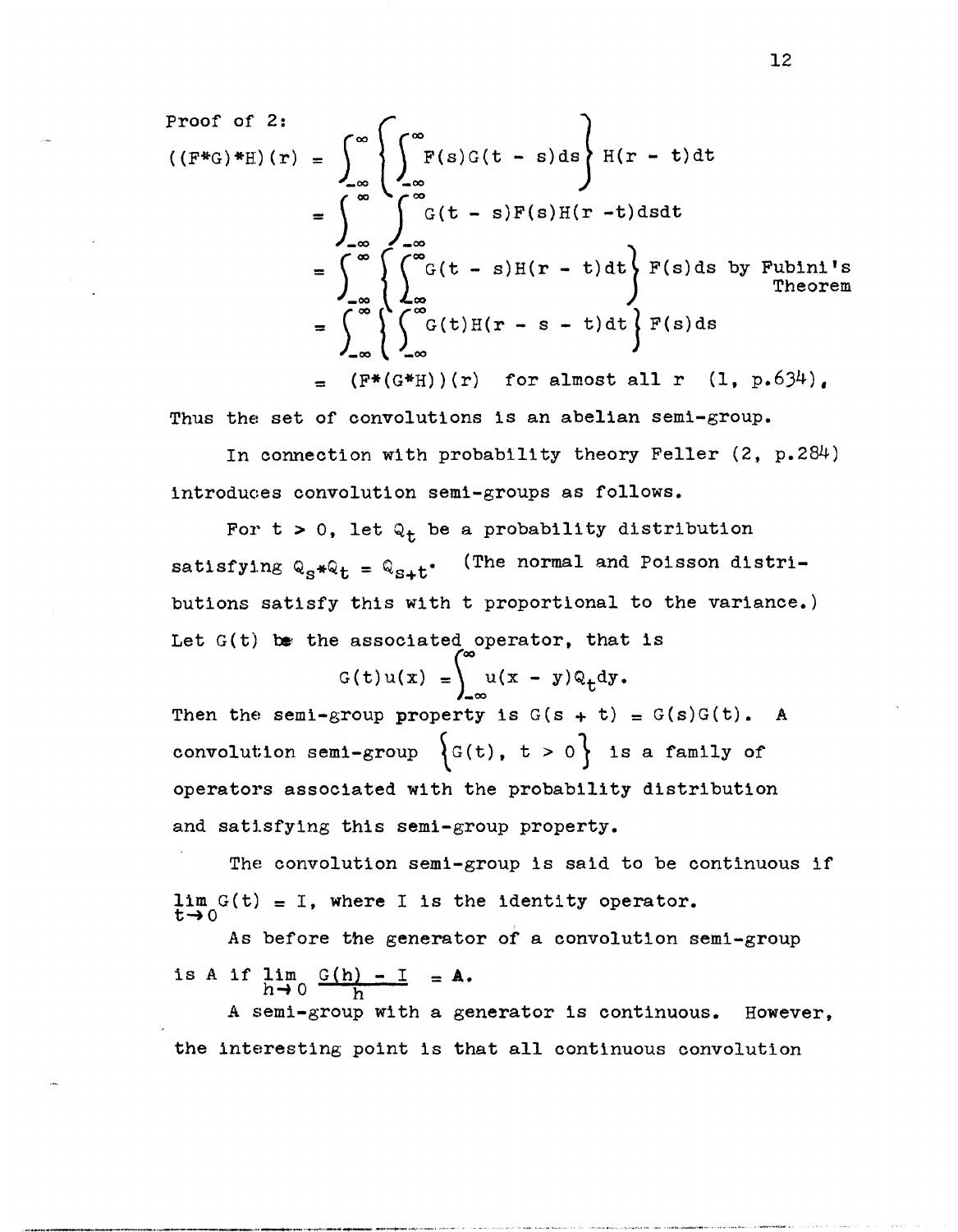semi-groups possess generators. The proof of this statement may be found in Feller  $(2, p.293)$ .

For our next example let us look at the Poisson transformation given by the formula

$$
(\mathbf{T}_{t} \mathbf{x}) (\mathbf{s}) = e^{-\lambda t} \sum_{k=0}^{\infty} \frac{(\lambda t)^{k}}{k!} \mathbf{x} (\mathbf{s} - k \mathbf{u}).
$$

We will verify the semi-group property.

$$
(\mathbf{T}_{\mathbf{w}}(\mathbf{T}_{t}\mathbf{x}))(s) = e^{-\lambda \mathbf{w}} \sum_{m=0}^{\infty} \frac{(\lambda \mathbf{w})^{m}}{m!} \left[ e^{-\lambda t} \sum_{k=0}^{\infty} \frac{(\lambda t)^{k}}{k!} x(s - ku - mu) \right]
$$
  
Let  $p = m + k$ . Then  

$$
(\mathbf{T}_{\mathbf{w}}(\mathbf{T}_{t}\mathbf{x}))(s) = e^{-\lambda(\mathbf{w} + t)} \sum_{p=0}^{\infty} \frac{1}{p!} \left[ p! \sum_{m=0}^{p} \frac{(\lambda \mathbf{w})^{m}}{m!} \frac{(\lambda t)^{p-m}}{(p-m)!} x(s - pu) \right]
$$
  
which, by the binomial formula,  

$$
= e^{-\lambda(\mathbf{w} + t)} \sum_{p=0}^{\infty} \frac{1}{p!} (\lambda \mathbf{w} + \lambda t)^{p} x(s - pu)
$$

$$
= (\mathbf{T}_{\mathbf{w} + t}\mathbf{x})(s) \qquad (9, p. 237),
$$

To calculate the generator, let  $F^{k} = x(s - ku)$  (i.e. the convolution). Then

$$
\frac{(\mathbf{T}_{h}\mathbf{x}) - \mathbf{x}}{h} = \frac{(e^{-\lambda h} - 1)\mathbf{x}}{h} + \lambda e^{-\lambda h} \left[ \mathbf{F}\mathbf{x} + \frac{\lambda h}{2!} \mathbf{F}^{2}\mathbf{x} + \cdots \right]
$$

$$
= \frac{(\mathbf{Y} - \lambda h + \frac{\lambda^{2}h^{2}}{2!} - \cdots \mathbf{Z})\mathbf{x}}{h}
$$

$$
+ \lambda e^{-\lambda h} \left[ \mathbf{F}\mathbf{x} + \frac{\lambda h}{2!} \mathbf{F}^{2}\mathbf{x} + \cdots \right]
$$

$$
\rightarrow (-\lambda + F\lambda)\mathbf{x}.
$$

Hence  $A = \lambda (F - I)$ . Thus the compound Poisson semi-group is generated by  $\lambda(F - I)$ , and we can denote the elements of this semi-group by  $exp(\lambda(F - I)t)$  (2, p. 286) by our previous theorem.

Without delving too deeply into probability theory, our final example will deal with Markov processes.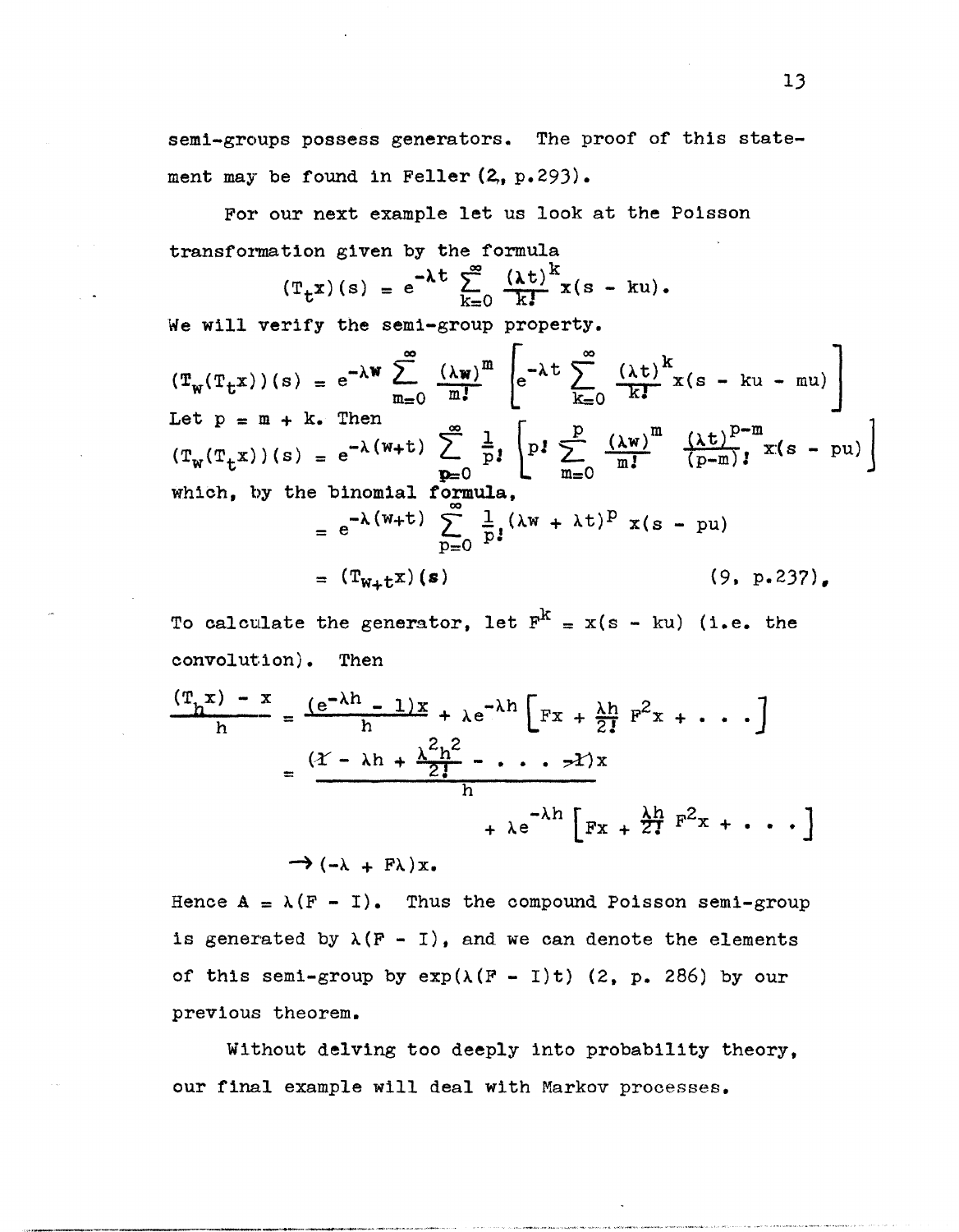According to Feller, "The theory of semi-groups leads to a unified theory of Markov processes not obtainable by other methods" (2, p.337).

We will deal only with stationary transition probabilities, that is, those which remain invariant under transitions in time.

Loève states, "The stationary Chapman-Kolmogorov equation for stationary transition probabilities and the semi-group property for corresponding stationary transition operators (Markov endomorphisms) are equivalent" (6, p.575).

The Chapman-Kolmogorov equation is

 $\int_{0}^{\infty} p(0, x; t, y)p(t, y; t+s, z)dy = p(0, x; t+s, z).$ 

We will prove this equation for  $-\frac{4x-x^2}{2x+25}$  $\lambda$ ,  $\lambda$ ,  $\lambda$ ,  $\lambda$ 

$$
p(s, x; t, y) = \frac{1}{\sqrt{2\pi(t-s)}}
$$
  
Obviously, it is stationary since  

$$
p(s+h, x; t+h, y) = \frac{1}{\sqrt{2\pi[(t+h) - (s+h)]}} e^{-\frac{(y-x)^{2}}{2[(t+h) - (s+h)]}}
$$

$$
= \frac{1}{\sqrt{2\pi(t-s)}} e^{-\frac{(y-x)^{2}}{2(t-s)}}
$$

$$
= p(s, x; t, y).
$$

Proof of equation:

-------\_.\_-

$$
p(0, x; t, y)p(t, y; t+s, z) dy = \int_{-\infty}^{\infty} \frac{e^{-\frac{(y-x)^{2}}{2t}}e^{-\frac{(z-y)^{2}}{2(t+s-t)}}dy}{\sqrt{2\pi t}} \frac{e^{-\frac{(y-x)^{2}}{2\pi(t+s-t)}}}{\sqrt{2\pi(t+s-t)}} - \frac{(z^{2}-2zy + y^{2})}{2s} dy
$$

$$
= \int_{-\infty}^{\infty} \frac{e^{-\frac{(y^{2}-2xy + x^{2})}{2t}}}{\sqrt{2\pi t}} \frac{e^{-\frac{y^{2}}{2t}+2xyz+2zyt-ty^{2}}}{2ts} - \frac{x^{2}}{2t} - \frac{z^{2}}{2s} dy
$$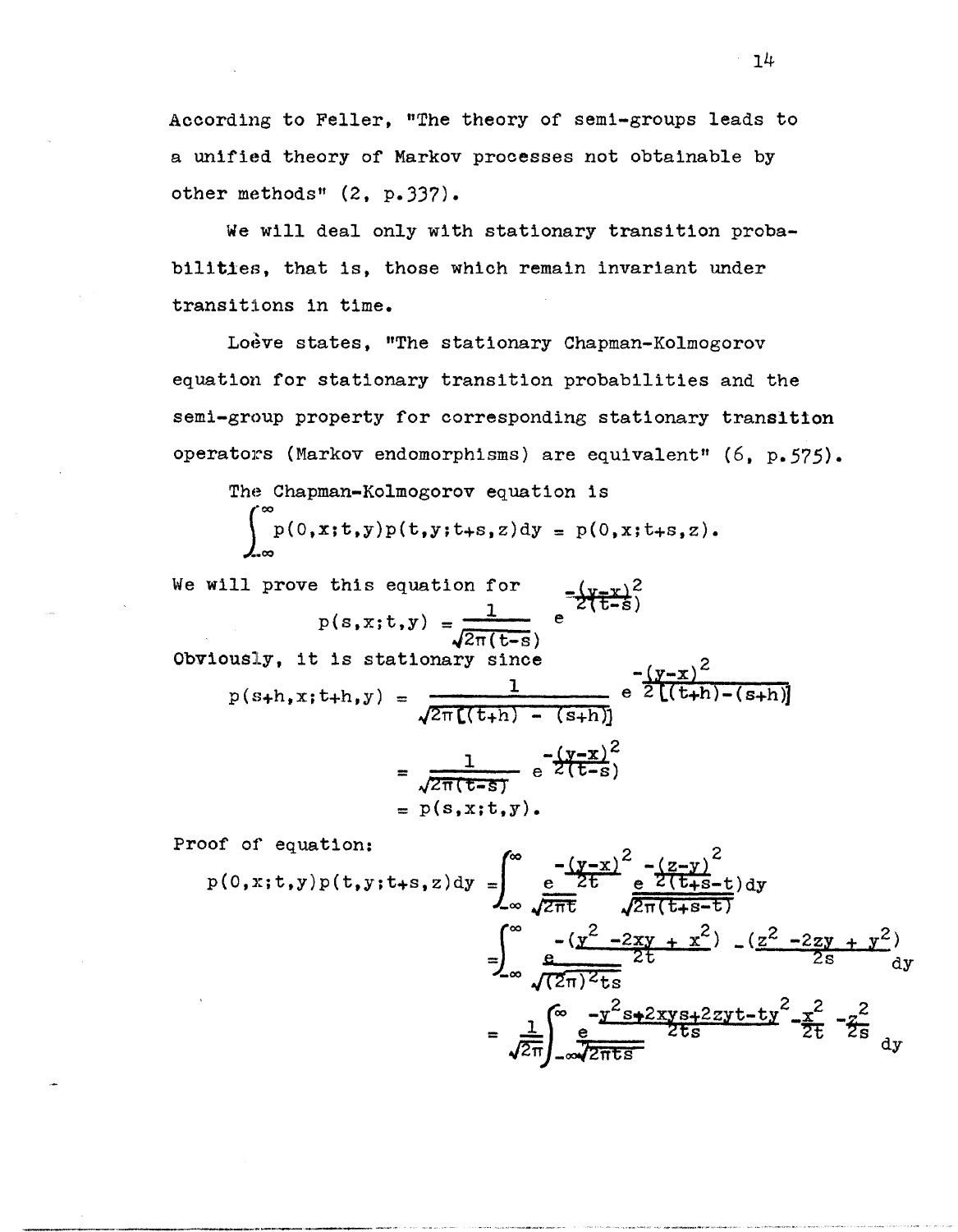$$
= \frac{1}{\sqrt{2\pi}} \int_{-\infty}^{\infty} \frac{-(t+s)y^{2} + 2\frac{(x+zt)}{t+s}y - (\frac{x+zt}{t+s})^{2} + (\frac{x+zt}{t+s})^{2}}{\frac{2ts}{t+s}} - \frac{z}{2t} - \frac{z}{2s} dy
$$
\n
$$
= \frac{1}{\sqrt{2\pi}(t+s)} \int_{-\infty}^{\infty} \frac{-\left(y - \frac{x+zt}{t+s}\right)^{2}}{\frac{2ts}{t+s}} dy - \frac{z^{2}}{2t} - \frac{z^{2}}{2s} + (\frac{x+zt}{t+s})^{2}}{\frac{2ts}{t+s}}
$$
\n
$$
= \frac{1}{\sqrt{2\pi}(t+s)} \cdot 1 - e^{-\frac{z^{2}}{2t} - \frac{z^{2}}{2s} + \frac{(xs+zt)^{2}}{2ts(t+s)}} - \frac{z^{2}}{2t} - \frac{z^{2}}{2s} + \frac{(xs+zt)^{2}}{2ts(t+s)}
$$
\n
$$
= \frac{1}{\sqrt{2\pi(t+s)}} - \frac{z^{2}(t+s)s - z^{2}(t+s)t + (xs+zt)^{2}}{2ts(t+s)}
$$
\n
$$
= \frac{1}{\sqrt{2\pi(t+s)}} - \frac{z^{2}z^{2} - x^{2}st - z^{2}ts - z^{2}t^{2} + z^{2}s^{2} + 2xszt + z^{2}t^{2}}{2ts(t+s)} - \frac{z^{2}z^{2} + 2xszt - z^{2}z^{2}}{2ts(t+s)}
$$
\n
$$
= \frac{1}{\sqrt{2\pi(t+s)}} - \frac{z^{2}z^{2} + 2xszt - z^{2}z^{2}}{2z^{2}z^{2}(t+s)}
$$
\n
$$
= \frac{1}{\sqrt{2\pi(t+s)}} - \frac{(-x-z)^{2}}{2(t+s)}
$$
\n
$$
= p(0, x; t+s, z).
$$

15

We define the stationary transition operator or Markov endomorphism  $T_t$  on the space G of bounded Borel functions  $g$ on  $\alpha$  by

$$
\left(\mathbf{T}_{\mathbf{t}}g\right)(x) = \int_{-\infty}^{\infty} g(y)p(0,x;t,y)dy.
$$

With the Chapman-Kolmogorov equation we can verify the semi-group property.

'->-----, .. -~----..""'-.--..... ,-"'.--~ .. -."..,...--,." .. , ""~".-.... -.-- -,"""-"-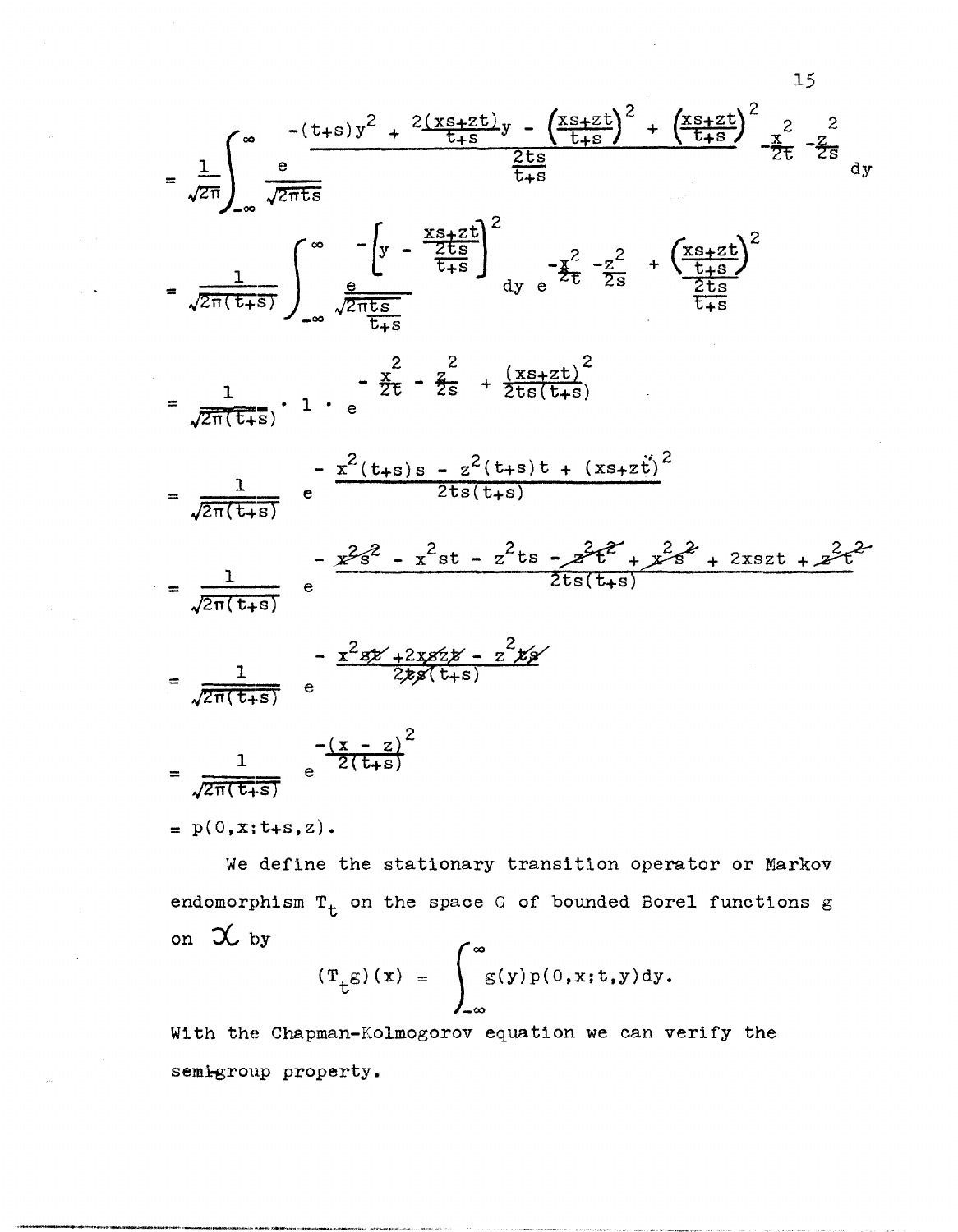$$
(\mathbf{T}_{t+s}g)(x) = \int_{-\infty}^{\infty} g(z)p(0, x; t+s, \mathbf{X}) dz
$$
  
\nwhich, by the Chapman-Kolmogorov equation,  
\n
$$
= \int_{-\infty}^{\infty} g(z) \left[ \int_{-\infty}^{\infty} p(0, x; t, y)p(t, y; t+s, z) dy \right] dz
$$
  
\n
$$
= \int_{-\infty}^{\infty} \int_{-\infty}^{\infty} g(z)p(0, x; t, y)p(t, y; t+s, z) dz dy
$$
  
\n
$$
= \int_{-\infty}^{\infty} p(0, x; t, y) \left[ \int_{-\infty}^{\infty} g(z)p(t, y; t+s, z) dz \right] dy
$$
  
\n
$$
= \int_{-\infty}^{\infty} p(0, x; t, y) (\mathbf{T}_s g)(y) dy
$$
  
\n
$$
= (\mathbf{T}_t \mathbf{T}_s g)(x).
$$

16

We can also show that  $(T_t g)(x)$  is bounded when  $g(x)$  is bounded and calculate the norm.

$$
\| \left( \mathbf{T_g} \mathbf{g} \right) \mathbf{x} \| \leq \mathbb{M} \| \mathbf{g}(\mathbf{x}) \|
$$

Hence it is bounded when  $g$  is bounded, and

$$
\|\mathbf{T}_{s}\| = \max_{\mathbf{a} \in \mathbb{R}^{d}} \left\{ \left\| \frac{(\mathbf{T}_{s} \mathbf{g}) \mathbf{x}}{\mathbf{g}(\mathbf{x})} \right\| : \|\mathbf{g}(\mathbf{x})\| \neq 0 \right\}
$$

$$
= \max \left\{ \left\| \frac{\int_{\mathbf{g}(\mathbf{y}) \mathbf{p}(\mathbf{o}, \mathbf{x}; \mathbf{s}, \mathbf{y}) d\mathbf{y}}{\mathbf{g}(\mathbf{x})} \right\|}{\|\mathbf{g}(\mathbf{x})\|} \right\}
$$

$$
= \max \left\{ \frac{\|\int_{\mathbf{g}(\mathbf{y}) \mathbf{p}(\mathbf{o}, \mathbf{x}; \mathbf{s}, \mathbf{y}) d\mathbf{y}}{\|\mathbf{g}(\mathbf{x})\|} \right\}
$$

$$
\leq \left\| \int_{-\infty}^{\infty} \frac{\mathbf{a} \mathbf{x}}{\mathbf{y}^2} \left\{ \mathbf{g}(\mathbf{y}) \left[ \mathbf{p}(\mathbf{o}, \mathbf{x}; \mathbf{s}, \mathbf{y}) d\mathbf{y} \right] \right\}
$$

$$
= \frac{\|\mathbf{g}(\mathbf{x})\| \mathbf{1}}{\|\mathbf{g}(\mathbf{x})\|}
$$

 $= 1.$ 

 $\mathbb{I}$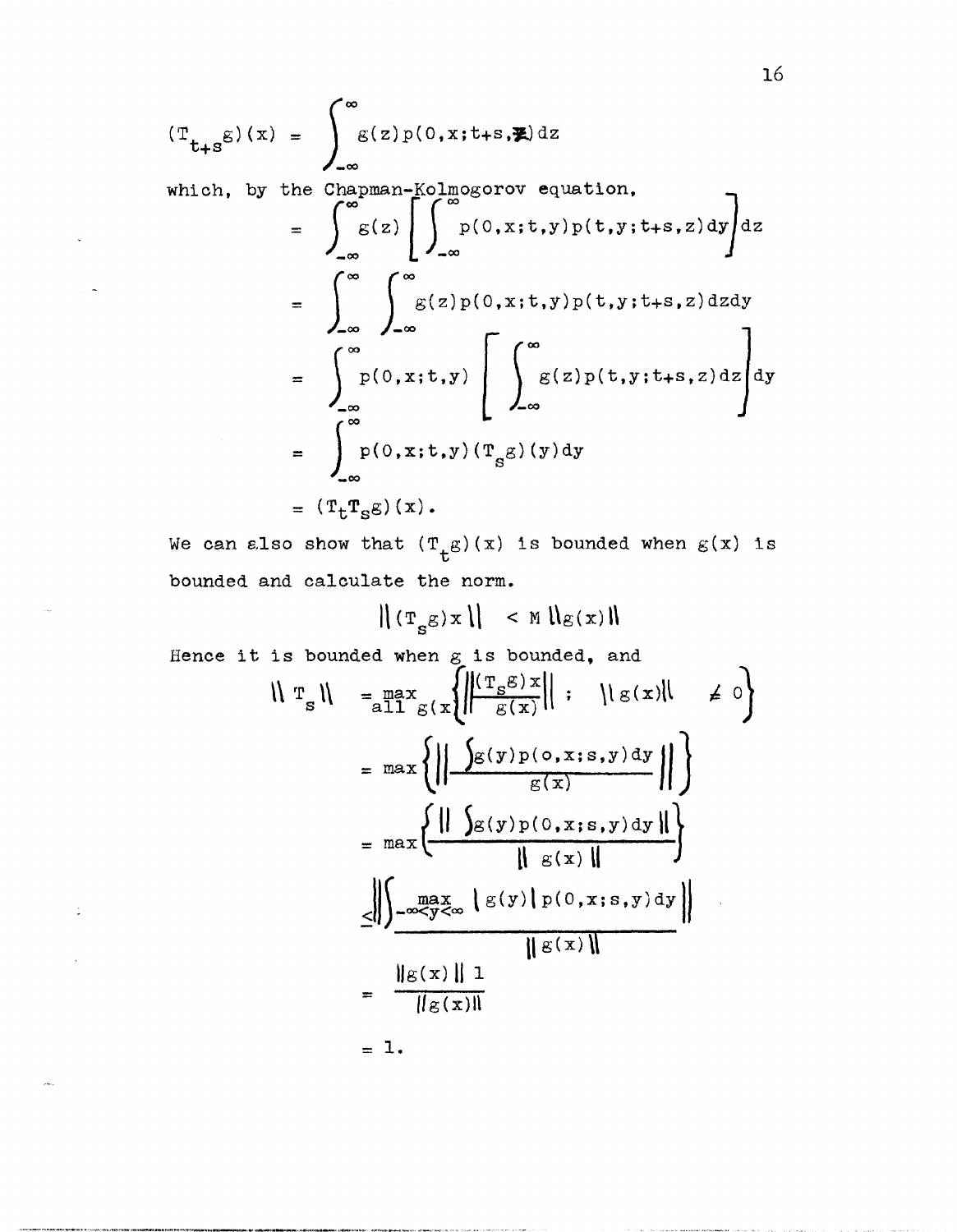The purposes of this paper were to give the reader an introduction to semi-groups and to indicate some applications of semi-groups in probability theory. The author also hopes that this paper will stimulate the interested reader to further study in this area.

÷.